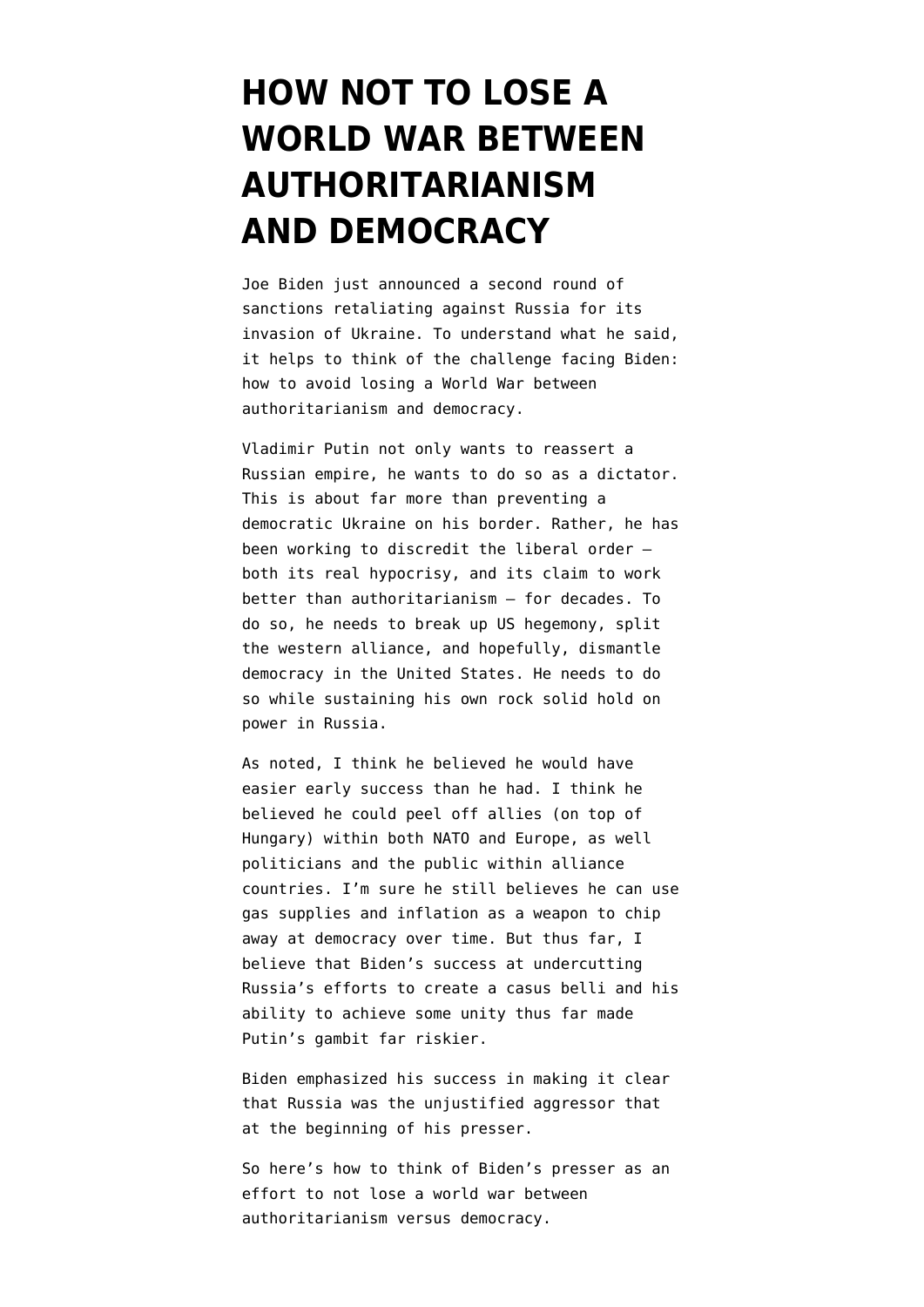### **1. Don't let it become a world war between authoritarianism versus democracy**

As Russia launched its attack last night/this morning, China clearly didn't know what the party line was yet.

Statements this morning [seemed](https://twitter.com/W7VOA/status/1496817409461739531) to indicate fairly broad support for Russia's efforts, with China's foreign minister expressing support for "Russia's legitimate concerns on security issues." Later in the day, while still refusing to call Russia's attack an invasion, China's Deputy Foreign Minister [declared](https://www.cnbc.com/2022/02/24/china-refuses-to-call-attack-on-ukraine-an-invasion-blames-us.html) that, "China is closely following the development of the situation. What you are seeing today is not what we have wished to see," Hua [Chunying] said. "We hope all parties can go back to dialogue and negotiation."

China is going to — and clearly had already committed to — help Russia mitigate the economic impact of the response to its action. China shares Russia's belief it should be able to impose military domination over its sphere of influence (in their case, Taiwan and the South China Sea).

But China has far more to lose from an economic crash and a total split of the world than Russia.

Biden's not going to persuade China to help isolate Russia. But if he can prevent China from fully backing Russia, he will stave off the worst possible outcome: a world war pitting authoritarianism against democracy.

When he was asked if China would back sanctions on Russia, Biden could have said, "no," because I'm sure they're not doing so. But by stating that, he would have incited cries to crack down on China, which is the last thing the US wants right now.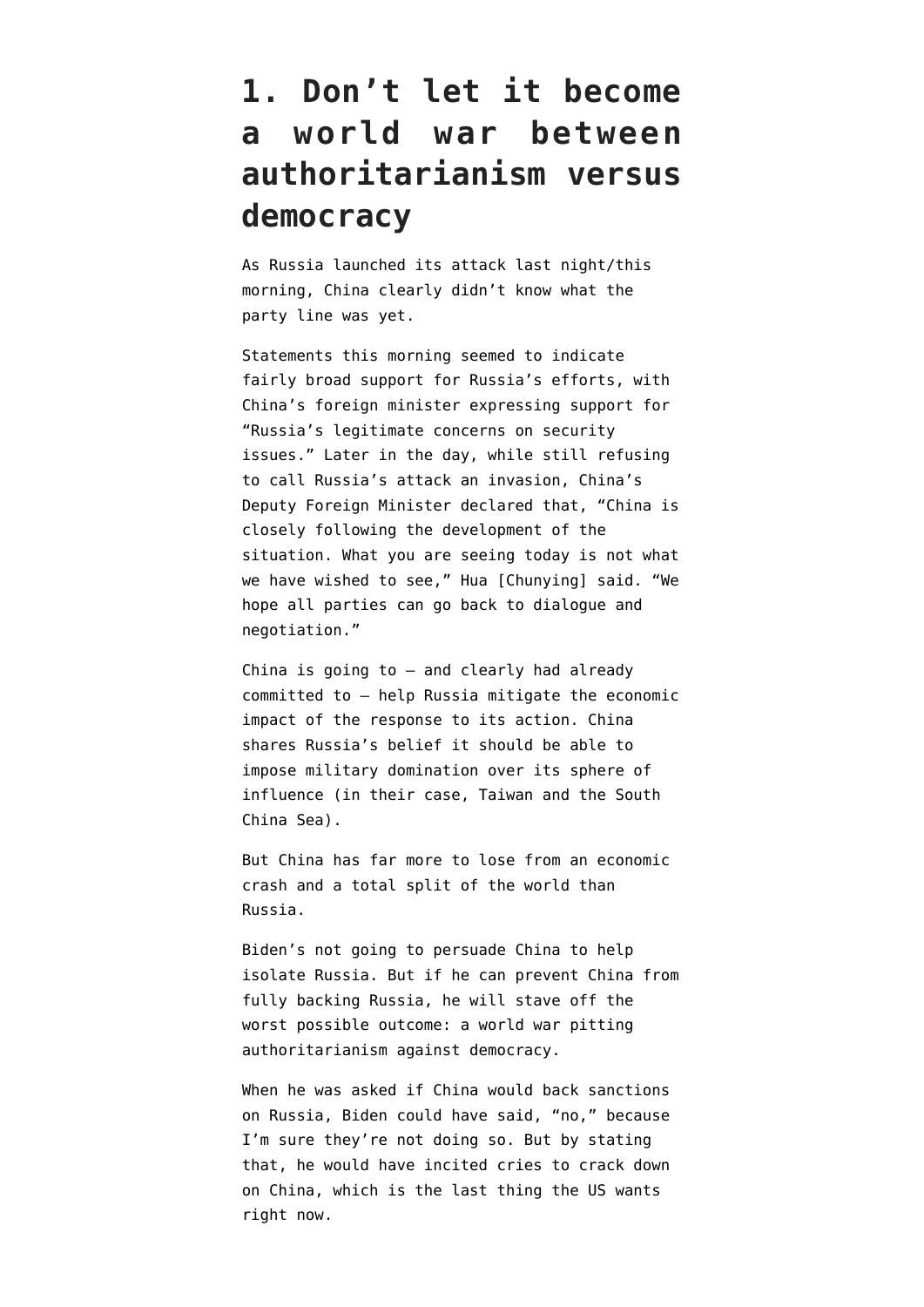He didn't answer because it's not the right question to ask.

Update: The NYT [reports](https://www.nytimes.com/2022/02/25/us/politics/us-china-russia-ukraine.html) on the unsuccessful US effort to get China to stave off this war. It will be interesting to see if China felt they were misled by Putin.

> Over three months, senior Biden administration officials held half a dozen urgent meetings with top Chinese officials in which the Americans presented intelligence showing Russia's [troop buildup](https://www.nytimes.com/interactive/2022/world/europe/ukraine-maps.html) around Ukraine and beseeched the Chinese to tell Russia not to invade, according to U.S. officials.

> Each time, the Chinese officials, including the foreign minister and the ambassador to the United States, rebuffed the Americans, saying they did not think an invasion was in the works. After one diplomatic exchange in December, U.S. officials got intelligence showing Beijing had shared the information with Moscow, telling the Russians that the United States was trying to sow discord — and that China would not try to impede Russian plans and actions, the officials said.

#### **2. Retain the tools of hegemonic power**

The US has gotten far weaker in the last two decades. But it still retains the tools of global financial hegemony, which is what it uses to impose its will, and which Russia has been aggressively targeting since at least 2006. Russia made exposing America's abuses of its access to the SWIFT financial messaging system a priority in its efforts to delegitimize US power, most notably with Shadow Brokers releases but also, to the extent it could control such things, the Snowden leaks. And since 2014,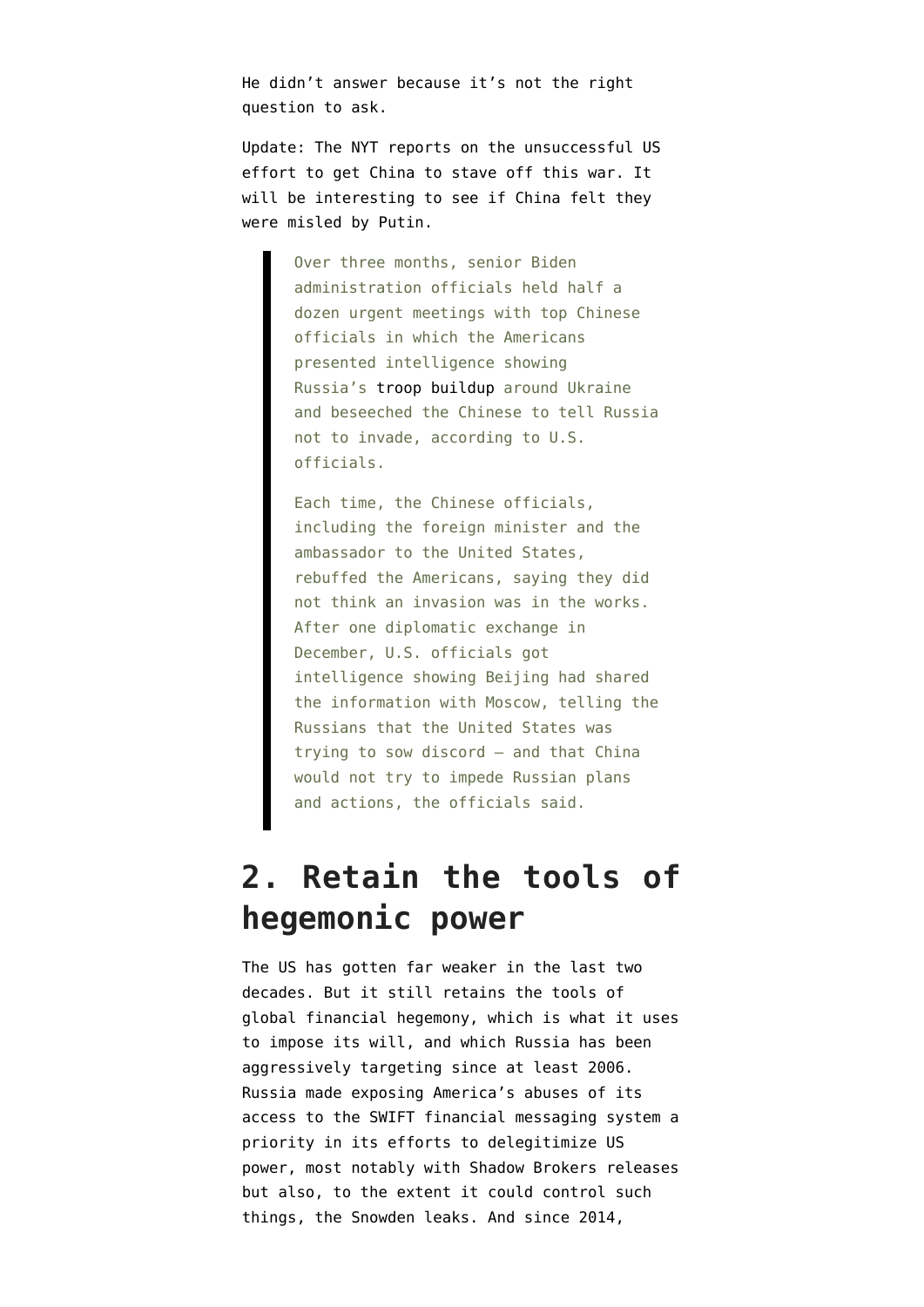Russia and China have put the framework in place to roll out their own financial messaging system to bypass SWIFT.

That system would not replace SWIFT anytime soon. But if it were up and running it could provide an alternative to SWIFT for toxic regimes, undercutting America's ability to use SWIFT to make human rights demands.

I suspect that's one of many reasons why Biden did not announce SWIFT sanctions yet. He claimed (and I've seen experts on Iran sanctions say the same) that the other bank sanctions (in part, limiting Russia's ability to bank in Dollars, Pounds, Euros, and Yens) he imposed are just as strong. But one reason to impose financial sanctions via US and UK banking systems rather than SWIFT is because US and UK banking systems remain a lot more irreplaceable right now than SWIFT.

#### **3. Don't antagonize your allies**

The bigger reason why Biden didn't kick Russia out of SWIFT yet is because key allies — Italy, Germany, and Cyprus — aren't willing to do that yet. Part of this has to do with buying Russian natural gas. Part of it has to do with their trade with Russia.

All three countries have lagged other allies but are coming around (and as noted [in this post](https://www.emptywheel.net/2022/02/24/ukraine-defends-democracy/), a new coalition government in Germany is still getting its feet wet).

So in the meantime, the US and UK can accomplish much of the same goals by expelling Russia from their own financial systems.

In the meantime, Finland and Sweden look much closer to joining NATO than they ever have before (and will attend a NATO summit tomorrow). In other words, Putin's insanity may lead to the *expansion* of NATO, not its fracture.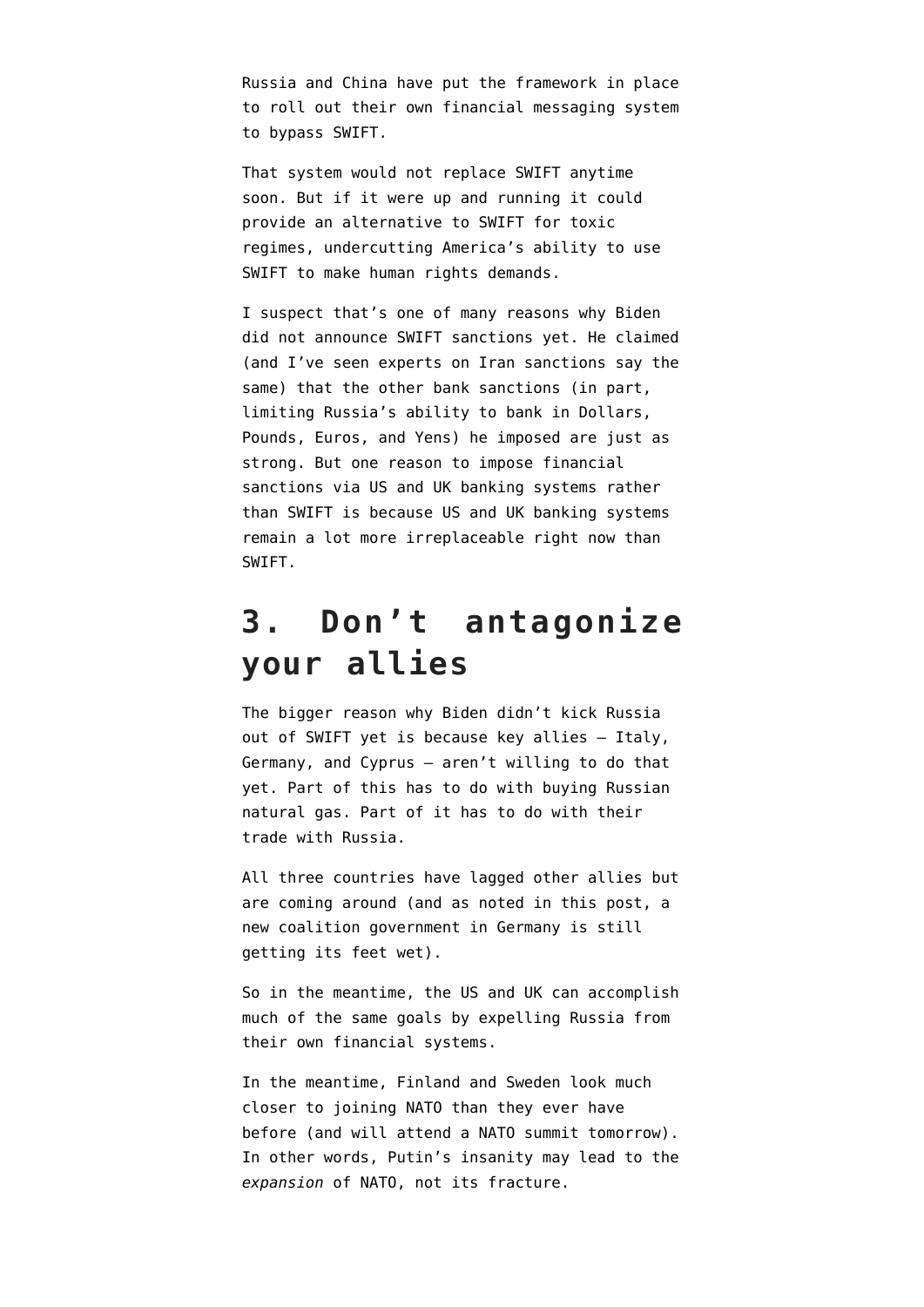## **4. Keep the public happy**

Underlying the SWIFT decision and others, of course, is minimizing the impact of inflation, especially spiking gas prices.

Europe is not prepared to forgo Russian gas yet, and won't be until temperatures get far warmer (and fall-back measures involving gas from Qatar and other sources have been proven).

The need to mitigate the impact of this war on consumers is something democracies have to deal with and why Putin thinks authoritarian government is better! But it's a key reason why European countries cannot entire isolate Russia, at least not yet.

Update: See [Adam Tooze on the exceptions](https://t.co/FI4tCed39I) to the sanctions that largely undercut them.

#### **5. Increase Putin's volatility**

When Putin first planned this (as I keep saving) I imagine he thought it'd be easy to manufacture a casus belli that would make it easier to achieve his goals both domestically and internationally.

That failed.

That will make it far easier to isolate Putin internationally.

It will raise the cost of the operation, which seems to have contributed to real apprehensions among Putin's closest advisors (both his intelligence chiefs and some of the Oligarchs, and even some military officials).

It has also led a significant number of Russians to protest, an unbelievably courageous step. Thousands of Russians have already been arrested, yet more are coming out to protest the invasion.